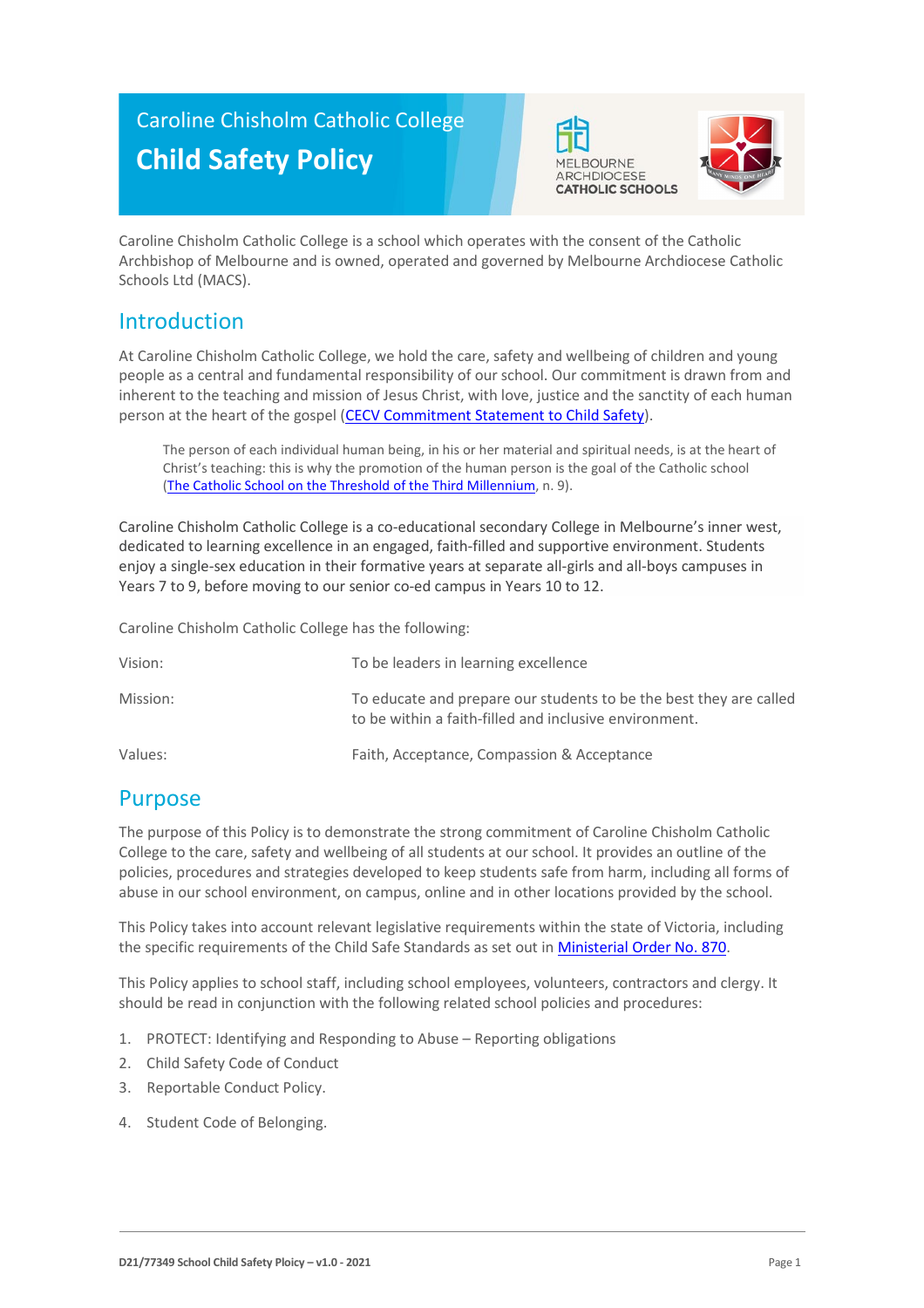# **Principles**

Catholic schools have a moral, legal and mission-driven responsibility to create nurturing school environments where children and young people are respected, their voices are heard, and they are safe and feel safe [\(CECV Commitment Statement to Child Safety\)](https://www.cecv.catholic.edu.au/getmedia/b5d43278-51b9-4704-b45a-f14e50546a70/Commitment-Statement-A4.aspx).

The following principles underpin our commitment to child safety at Caroline Chisholm Catholic College:

- All students deserve, as a fundamental right, safety and protection from all forms of abuse and neglect.
- Our school works in partnership with families and the community to ensure that they are engaged in decision-making processes, particularly those that have an impact on child safety and protection.
- All students have the right to a thorough and systematic education in all aspects of personal safety, in partnership with their parents/carers.
- All adults in our school, including teaching and non-teaching staff, clergy, volunteers and contractors, have a responsibility to care for children and young people, to positively promote their wellbeing and to protect them from any kind of harm or abuse.
- The policies, guidelines and codes of conduct for the care, wellbeing and protection of students are based on honest, respectful and trusting relationships between adults and children and young people.
- Policies and practices demonstrate compliance with legislative requirements and cooperation with the Church, governments, the police and human services agencies.
- All persons involved in situations where harm is suspected or disclosed must be treated with sensitivity, dignity and respect.
- Staff, clergy, volunteers, contractors, parents and students should feel free to raise concerns about child safety, knowing these will be taken seriously by school leadership.
- Appropriate confidentiality will be maintained, with information being provided to those who have a right or a need to be informed, either legally (including under legislated information sharing schemes being Child Information Sharing Scheme (CISS) or Family Violence Information Sharing Scheme (FVISS)) or pastorally.

### **Definitions**

**Child** means a child enrolled as a student at the school.

**Child abuse** includes:

- (a) any act committed against a child involving:
	- (i) a sexual offence
	- (ii) an offence under section 49B(2) of the *Crimes Act 1958* (grooming)
- (b) the infliction, on a child, of:
	- (i) physical violence
	- (ii) serious emotional or psychological harm
- (c) serious neglect of a child [\(Ministerial Order No. 870\)](http://www.gazette.vic.gov.au/gazette/Gazettes2016/GG2016S002.pdf).

**Child safety** encompasses matters related to protecting all children from child abuse, managing the risk of child abuse, providing support to a child at risk of child abuse, and responding to incidents or allegations of child abuse [\(Ministerial Order No. 870\)](http://www.gazette.vic.gov.au/gazette/Gazettes2016/GG2016S002.pdf).

**Child neglect** includes a failure to provide the child with an adequate standard of nutrition, medical care, clothing, shelter or supervision to the extent that the health and physical development of the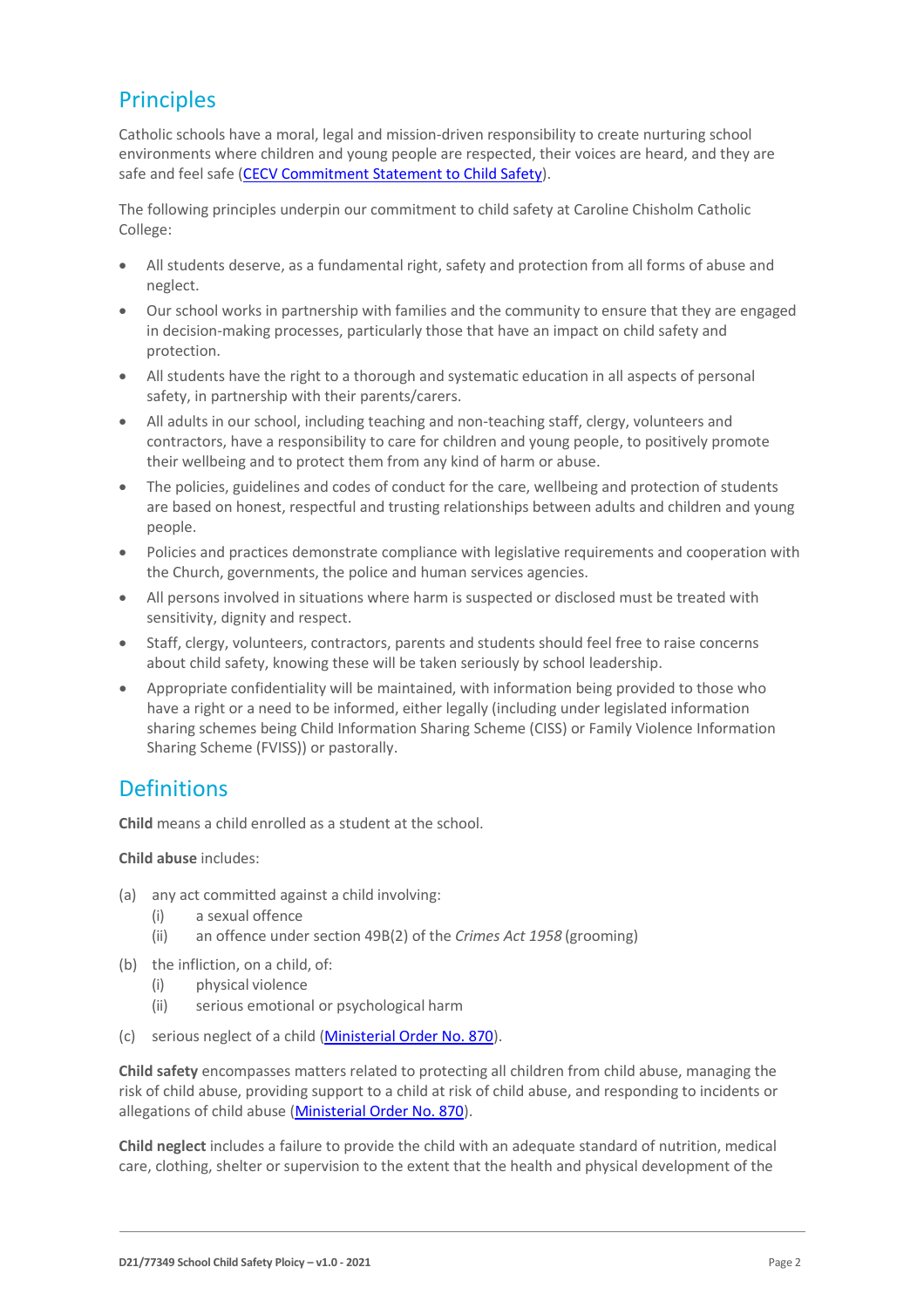child is significantly impaired or placed at serious risk [\(PROTECT: Identifying and responding to all](http://www.cecv.catholic.edu.au/getmedia/ebe135a4-d1b3-48a0-81fe-50d4fc451bcd/Identifying-and-Responding-to-All-Forms-of-Abuse.aspx#page%3D27)  [forms of abuse in Victorian schools\)](http://www.cecv.catholic.edu.au/getmedia/ebe135a4-d1b3-48a0-81fe-50d4fc451bcd/Identifying-and-Responding-to-All-Forms-of-Abuse.aspx#page%3D27).

**Child physical abuse** generally consists of any non-accidental infliction of physical violence on a child by any person [\(PROTECT: Identifying and responding to all forms of abuse in Victorian schools\)](https://www.cecv.catholic.edu.au/getmedia/ebe135a4-d1b3-48a0-81fe-50d4fc451bcd/Identifying-and-Responding-to-All-Forms-of-Abuse.aspx#page%3D15).

**Child sexual abuse** is when a person uses power or authority over a child to involve them in sexual activity. It can include a wide range of sexual activity and does not always involve physical contact or force [\(PROTECT: Identifying and responding to](https://www.cecv.catholic.edu.au/getmedia/ebe135a4-d1b3-48a0-81fe-50d4fc451bcd/Identifying-and-Responding-to-All-Forms-of-Abuse.aspx#page%3D17) all forms of abuse in Victorian schools).

**Emotional child abuse** occurs when a child is repeatedly rejected, isolated or frightened by threats, or by witnessing family violence [\(PROTECT: Identifying and responding to all forms of abuse in Victorian schools\)](https://www.cecv.catholic.edu.au/getmedia/ebe135a4-d1b3-48a0-81fe-50d4fc451bcd/Identifying-and-Responding-to-All-Forms-of-Abuse.aspx#page%3D26).

**Grooming** is when a person engages in predatory conduct to prepare a child for sexual activity at a later date. It can include communication and/or attempting to befriend or establish a relationship or other emotional connection with the child or their parent/carer [\(PROTECT: Identifying and responding](https://www.cecv.catholic.edu.au/getmedia/ebe135a4-d1b3-48a0-81fe-50d4fc451bcd/Identifying-and-Responding-to-All-Forms-of-Abuse.aspx#page%3D20)  [to all forms of abuse in Victorian schools\)](https://www.cecv.catholic.edu.au/getmedia/ebe135a4-d1b3-48a0-81fe-50d4fc451bcd/Identifying-and-Responding-to-All-Forms-of-Abuse.aspx#page%3D20).

**Mandatory reporting:** The legal requirement under the *Children, Youth and Families Act 2005* (Vic.) to protect children from harm relating to physical and sexual abuse. The Principal, registered teachers and early childhood teachers, school counsellors, religious clergy, medical practitioners and nurses at a school are mandatory reporters under this Act [\(PROTECT: Identifying and responding to all forms of](http://www.cecv.catholic.edu.au/getmedia/ebe135a4-d1b3-48a0-81fe-50d4fc451bcd/Identifying-and-Responding-to-All-Forms-of-Abuse.aspx#page%3D8)  [abuse in Victorian schools\)](http://www.cecv.catholic.edu.au/getmedia/ebe135a4-d1b3-48a0-81fe-50d4fc451bcd/Identifying-and-Responding-to-All-Forms-of-Abuse.aspx#page%3D8).

**Reasonable belief:** When school staff are concerned about the safety and wellbeing of a child or young person, they must assess that concern to determine if a report should be made to the relevant agency. This process of considering all relevant information and observations is known as forming a reasonable belief. A 'reasonable belief' or a 'belief on reasonable grounds' is not the same as having proof, but is more than mere rumour or speculation. A reasonable belief is formed if a reasonable person in the same position would have formed the belief on the same grounds [\(PROTECT: Identifying and](http://www.cecv.catholic.edu.au/getmedia/ebe135a4-d1b3-48a0-81fe-50d4fc451bcd/Identifying-and-Responding-to-All-Forms-of-Abuse.aspx#page%3D35)  [responding to all forms of abuse in Victorian schools\)](http://www.cecv.catholic.edu.au/getmedia/ebe135a4-d1b3-48a0-81fe-50d4fc451bcd/Identifying-and-Responding-to-All-Forms-of-Abuse.aspx#page%3D35).

**Reportable conduct:** Five types of reportable conduct are listed in the *Child Wellbeing and Safety Act 2005* (Vic.) (as amended by the *Children Legislation Amendment (Reportable Conduct) Act 2017*). These include:

- 1. sexual offences (against, with or in the presence of a child)
- 2. sexual misconduct (against, with or in the presence of a child)
- 3. physical violence (against, with or in the presence of a child)
- 4. behaviour that is likely to cause significant emotional or psychological harm
- 5. significant neglect.

**School environment** means any physical or virtual place made available or authorised by the school governing authority for use by a child during or outside school hours, including:

- a campus of the school
- online school environments (including email and intranet systems)
- other locations provided by the school for a child's use (including, without limitation, locations used for school camps, sporting events, excursions, competitions and other events) [\(Ministerial](http://www.gazette.vic.gov.au/gazette/Gazettes2016/GG2016S002.pdf)  [Order No. 870\)](http://www.gazette.vic.gov.au/gazette/Gazettes2016/GG2016S002.pdf).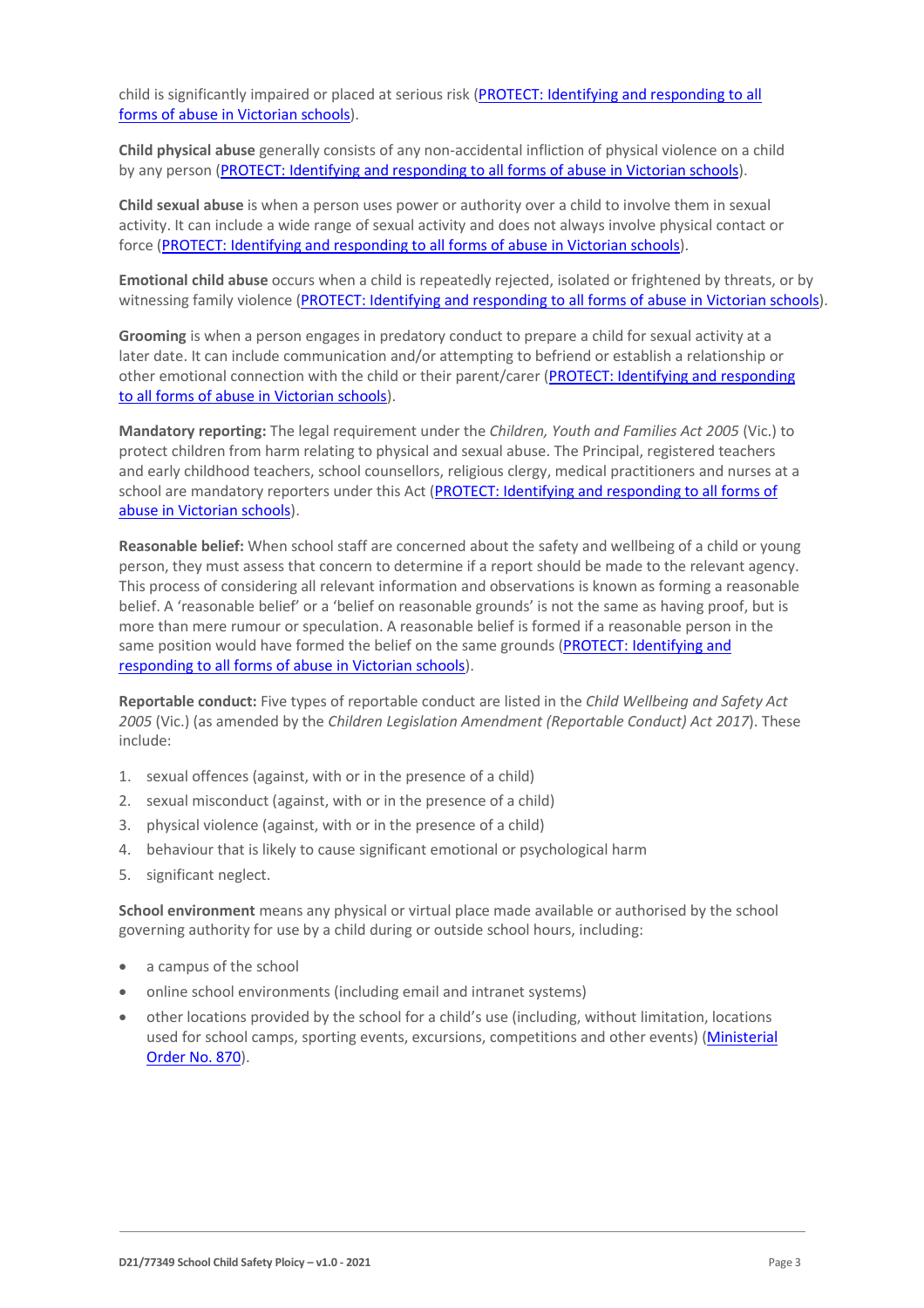**School staff** means an individual working in a school environment who is:

- directly engaged or employed by a school governing authority
- a volunteer or a contracted service provider (whether or not a body corporate or any other person is an intermediary)
- a minister of religion [\(Ministerial Order No. 870\)](http://www.gazette.vic.gov.au/gazette/Gazettes2016/GG2016S002.pdf).

#### Policy commitments

All students enrolled at Caroline Chisholm Catholic College have the right to feel safe and be safe. The wellbeing of children in our care will always be our first priority and we do not and will not tolerate child abuse. We aim to create a child-safe and child-friendly environment where children are free to enjoy life to the full without any concern for their safety. There is particular attention paid to the most vulnerable children, including Aboriginal and Torres Strait Islander children, children from culturally and/or linguistically diverse backgrounds, and children with a disability.

#### **Our commitment to our students**

- We commit to the safety and wellbeing of all children and young people enrolled in our school.
- We commit to providing children and young people with positive and nurturing experiences.
- We commit to listening to children and young people, and empowering them by taking their views seriously and addressing any concerns that they raise with us.
- We commit to taking action to ensure that children and young people are protected from abuse or harm.
- We commit to teaching children and young people the necessary skills and knowledge to understand and maintain their personal safety and wellbeing.
- We commit to seeking input and feedback from students regarding the creation of a safe school environment.

#### **Our commitment to parents and carers**

- We commit to communicating honestly and openly with parents and carers about the wellbeing and safety of their children.
- We commit to engaging with, and listening to, the views of parents and carers about our child safety practice, policies and procedures.
- We commit to transparency in our decision-making with parents and carers where it will not compromise the safety of children or young people.
- We commit to acknowledging the cultural diversity of students and families, and being sensitive to how this may impact on student safety issues.
- We commit to continuously reviewing and improving our systems to protect children from abuse.

#### **Our commitment to our school staff (school employees, volunteers, contractors and clergy)**

- We commit to providing all Caroline Chisholm Catholic College staff with the necessary support to enable them to fulfil their roles. This will include regular and appropriate learning opportunities.
- We commit to providing regular opportunities to clarify and confirm policy and procedures in relation to child safety, and young people's protection and wellbeing. This will include annual training in the principles and intent of the Child Safety Policy and Child Safety Code of Conduct, and staff responsibilities to report concerns.
- We commit to listening to all concerns voiced by Caroline Chisholm Catholic College staff, clergy, volunteers and contractors about keeping children and young people safe from harm.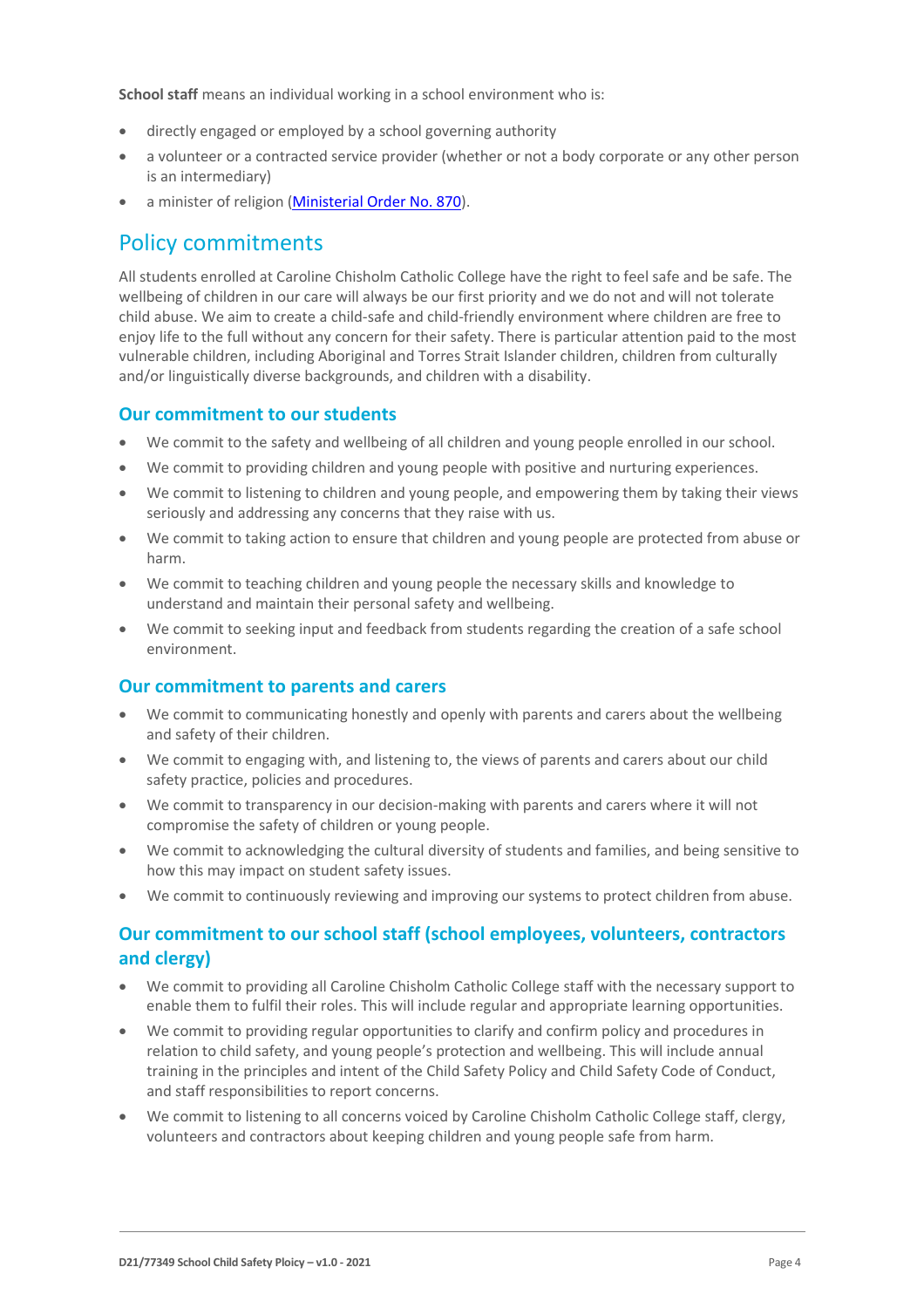• We commit to providing opportunities for Caroline Chisholm Catholic College school employees, volunteers, contractors and clergy to receive formal debriefing and counselling arising from incidents of the abuse of a child or young person.

### Responsibilities and organisational arrangements

Everyone employed or volunteering at Caroline Chisholm Catholic College has a responsibility to understand the important and specific role they play individually and collectively to ensure that the wellbeing and safety of all students is at the forefront of all they do and every decision they make [\(CECV Commitment Statement to Child Safety\)](https://www.cecv.catholic.edu.au/getmedia/b5d43278-51b9-4704-b45a-f14e50546a70/Commitment-Statement-A4.aspx).

The school has allocated roles and responsibilities for child safety as follows:

The Principal Mr Robert Brennan [r.brennan@cccc.vic.edu.au](mailto:r.brennan@cccc.vic.edu.au)

#### **Senior Child Protection Officer**

Deputy Principal Student Wellbeing Ms Stephanie Banks s.banks@cccc.vic.edu.au **Child Protection Officers** Director of Campus - St John's Mr Luke Robinson l.robinson@cccc.vic.edu.au Director of Campus - Sacred Heart Ms Alicia Xerri a.xerri@cccc.vic.edu.au Director of Campus - Christ the King Ms Veronica Argus v.argus@cccc.vic.edu.au Counsellor – Ms Candice Boonjua c.boonjua@cccc.vic.edu.au Outdoor Education Coordinator Ms Paul Barbe[r p.barber@cccc.vic.edu.au](mailto:p.barber@cccc.vic.edu.au)

#### **Guide to responsibilities of school leadership**

The Principal, the school governing authority and school leaders at Caroline Chisholm Catholic College recognise their particular responsibility to ensure the development of preventative and proactive strategies that promote a culture of openness, awareness of and shared responsibility for child safety. Responsibilities include:

- creating an environment for children and young people to be safe and to feel safe
- upholding high principles and standards for all staff, clergy, volunteers and contractors
- promoting models of behaviour between adults and children and young people based on mutual respect and consideration
- ensuring thorough and rigorous practices are applied in the recruitment, screening and ongoing professional learning of staff
- ensuring that school personnel have regular and appropriate learning to develop their knowledge of, openness to and ability to address child safety matters
- providing regular opportunities to clarify and confirm legislative obligations, policy and procedures in relation to children and young people's protection and wellbeing
- ensuring the school meets the specific requirements of the Victorian Child Safe Standards as set out i[n Ministerial Order No. 870](http://www.gazette.vic.gov.au/gazette/Gazettes2016/GG2016S002.pdf)
- ensuring the school takes specific action to protect children from abuse in line with the three new criminal offences introduced under the *Crimes Act 1958* (Vic.) and in line with [PROTECT:](http://www.cecv.catholic.edu.au/getmedia/ebe135a4-d1b3-48a0-81fe-50d4fc451bcd/Identifying-and-Responding-to-All-Forms-of-Abuse.aspx)  [Identifying and responding to all forms of abuse in Victorian schools.](http://www.cecv.catholic.edu.au/getmedia/ebe135a4-d1b3-48a0-81fe-50d4fc451bcd/Identifying-and-Responding-to-All-Forms-of-Abuse.aspx)
- ensuring the school understands and reports all matters that may constitute reportable conduct under the Reportable Conduct Scheme and in accordance with the School's reportable conduct policy
- sharing information under legislated information sharing schemes (CISS and FVISS) I accordance with the school's prescribed role as an ISE.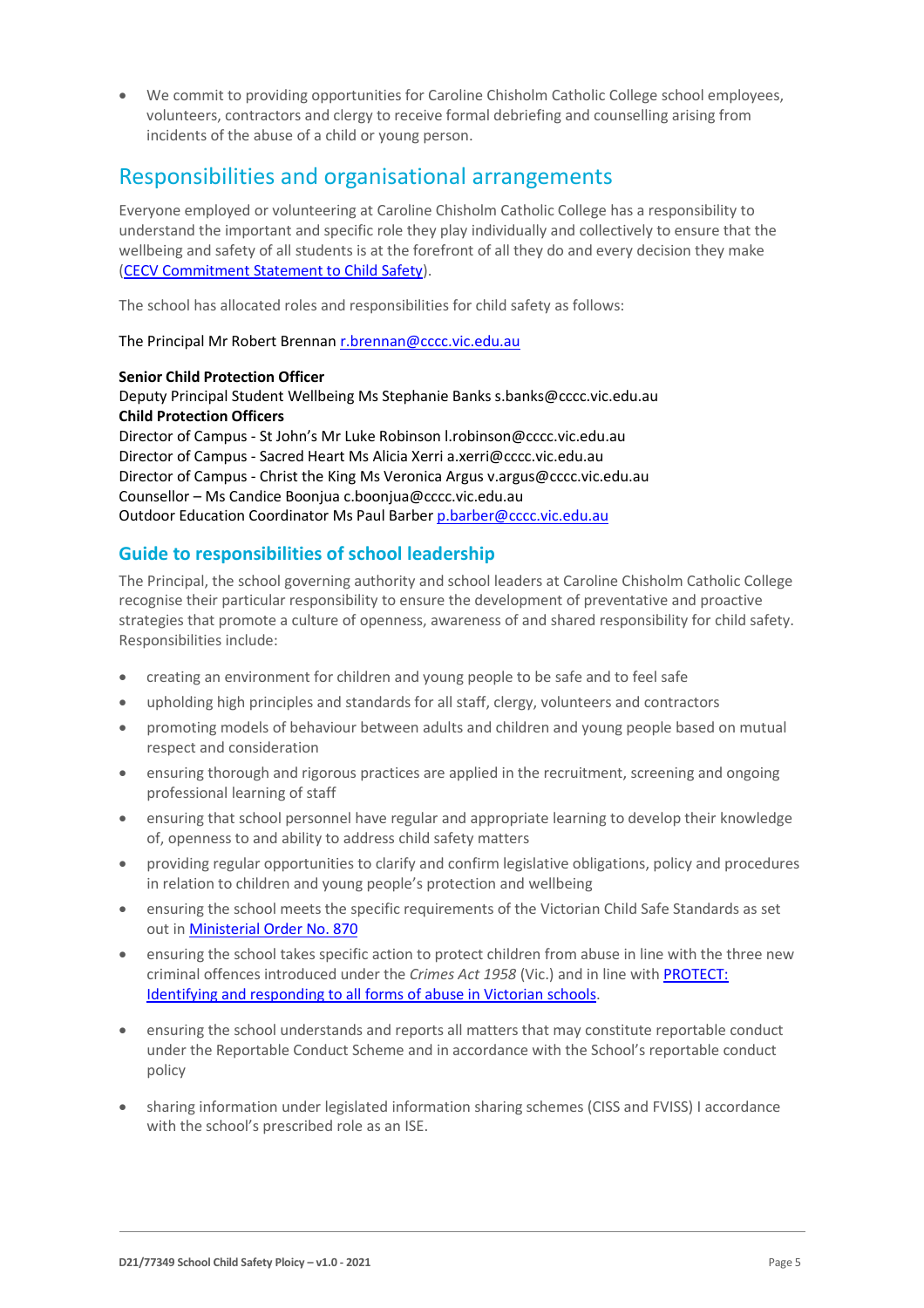#### **Guide to responsibilities of school staff**

Responsibilities of school staff (school employees, volunteers, contractors and clergy) include:

- treating children and young people with dignity and respect, acting with propriety, providing a duty of care, and protecting children and young people in their care
- following the legislative and internal school policies, procedures and processes in the course of their work, if they form a reasonable belief that a child or young person has been or is being abused or neglected
- providing a physically and psychologically safe environment where the wellbeing of children and young people is nurtured
- undertaking regular training and education in order to understand their individual responsibilities in relation to child safety, and the wellbeing of children and young people
- assisting children and young people to develop positive, responsible and caring attitudes and behaviours which recognise the rights of all people to be safe and free from abuse
- following the school's Child Safety Code of Conduct.

#### **Organisational arrangements**

The Principal has the overall leadership role in monitoring and responding to the policy, procedures and practices for child safety in Caroline Chisholm Catholic College in accordance with this Policy.

*Caroline Chisholm Catholic College has appointed the Deptuy Principal Student Wellbeing as the Senior Child Protection Officer, along with a team of Child Protection Officers that review and implement policies and procedureds, ensuring a Child Safe school.*

- The Child Safety Team assists the Principal.
- The Child Safety Team works in identifying and mitigating risks in child safety.
- The Child Safety Team also supports the Principal to monitor implementation of school policies, procedures and practices and to identify professional learning.

Caroline Chisholm Catholic College's website and newsletter will provide information to keep parents and carers informed of child safety commitments, procedures and arrangements.

### Expectation of our school staff – Child Safety Code of Conduct

At Caroline Chisholm Catholic College, we expect school employees, volunteers, contractors and clergy to proactively ensure the safety of students at all times and to take appropriate action if there are concerns about the safety of any child at the school. All school staff must remain familiar with the relevant laws, the code of conduct, and policies and procedures in relation to child protection, and comply with all requirements. We have developed a **Child Safety Code of Conduct** [Add a hyperlink to your school's Child Safety Code of Conduct], which recognises the critical role that school staff play in protecting the students in our care and establishes clear expectations of school employees, volunteers, contractors and clergy for appropriate behaviour with children in order to safeguard them against abuse and/or neglect.

Our Code also protects school staff through clarification of acceptable and unacceptable behaviour.

### Student safety and participation

At Caroline Chisholm Catholic College, we actively encourage all students to openly express their views and feel comfortable about giving voice to the things that are important to them.

We teach students about what they can do if they feel unsafe and enable them to understand, identify, discuss and report their concerns. We listen to and act on any concerns students, or their parents or carers, raise with us.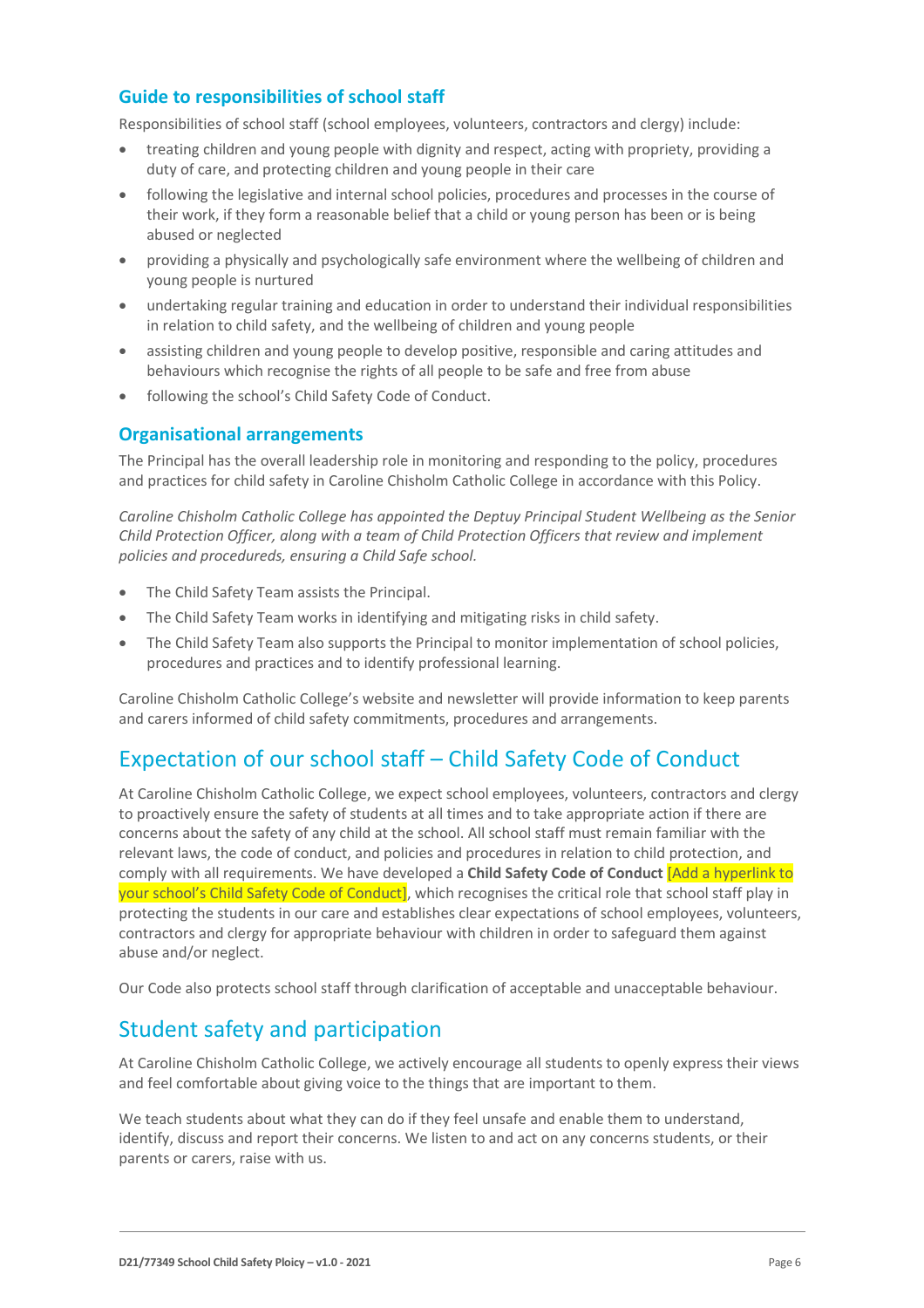The curriculum design integrates appropriate knowledge and skills to enhance students' understanding of being safe. Teaching and learning strategies that acknowledge and support student agency and voice are implemented.

We have developed appropriate education about:

- standards of behaviour for students attending our school
- healthy and respectful relationships (including sexuality)
- resilience
- child abuse awareness and prevention.

### Reporting and responding

Our school records any child safety complaints, disclosures or breaches of the Child Safety Code of Conduct, and stores the records in accordance with security and privacy requirements. Our school complies with legal obligations that relate to managing the risk of child abuse under the *Children, Youth and Families Act 2005* (Vic.), the *Crimes Act 1958* (Vic.), the *Child Wellbeing and Safety Act 2005* (Vic.) and the recommendations of the *[Betrayal of Trust](http://www.parliament.vic.gov.au/fcdc/article/1788)* report.

Child protection reporting obligations fall under separate pieces of legislation with differing reporting requirements.

Our school's PROTECT: Identifying and Responding to Abuse – Reporting obligations *[Add a hyperlink*] to your school's latest version of PROTECT: Identifying and Responding to Abuse – Reporting obligations], updated on *[insert date]*, sets out the actions required under the relevant legislation when there is a reasonable belief that a child at our school is in need of protection or a criminal offence has been committed, and provides guidance and procedures on how to make a report.

Our policy assists staff, volunteers and families to:

- identify the indicators of a child or young person who may be in need of protection
- understand how a reasonable belief is formed
- make a report of a child or young person who may be in need of protection
- comply with mandatory reporting obligations under child protection law, and their legal obligations relating to child abuse and grooming under criminal law.

Our school has also established additional internal procedures and processes to help ensure that appropriate action is taken to respond to concerns about the wellbeing and/or safety of a student.

Our school is a prescribed Information Sharing Entity (ISE) meaning that, where legislated requirements are met, it is able to share confidential information with other ISEs to promote child wellbeing or safety under the CISS or FVISS.

At Caroline Chisholm Catholic College, if any member of our school community has concerns for a child's safety they need to discuss, they can notify the school Principal, the Deputy Principal – Student Wellbeing, a Child Protection Officer, counsellor of member of the student wellbeing team.

If the Principal or Child Safety Officer is not available, then it should be discussed with a member of the school leadership team. Alternatively, any member of the school community may report directly to the responsible authority.

The staff member, supported by the Principal or designated Child Safety Officer will follow the step-bystep guide to making a report as outlined in th[e Four Critical Actions for Schools: Responding to](https://www.education.vic.gov.au/Documents/about/programs/health/protect/FourCriticalActions_ChildAbuse.pdf)  [Incidents, Disclosures and Suspicions of Child Abuse.](https://www.education.vic.gov.au/Documents/about/programs/health/protect/FourCriticalActions_ChildAbuse.pdf)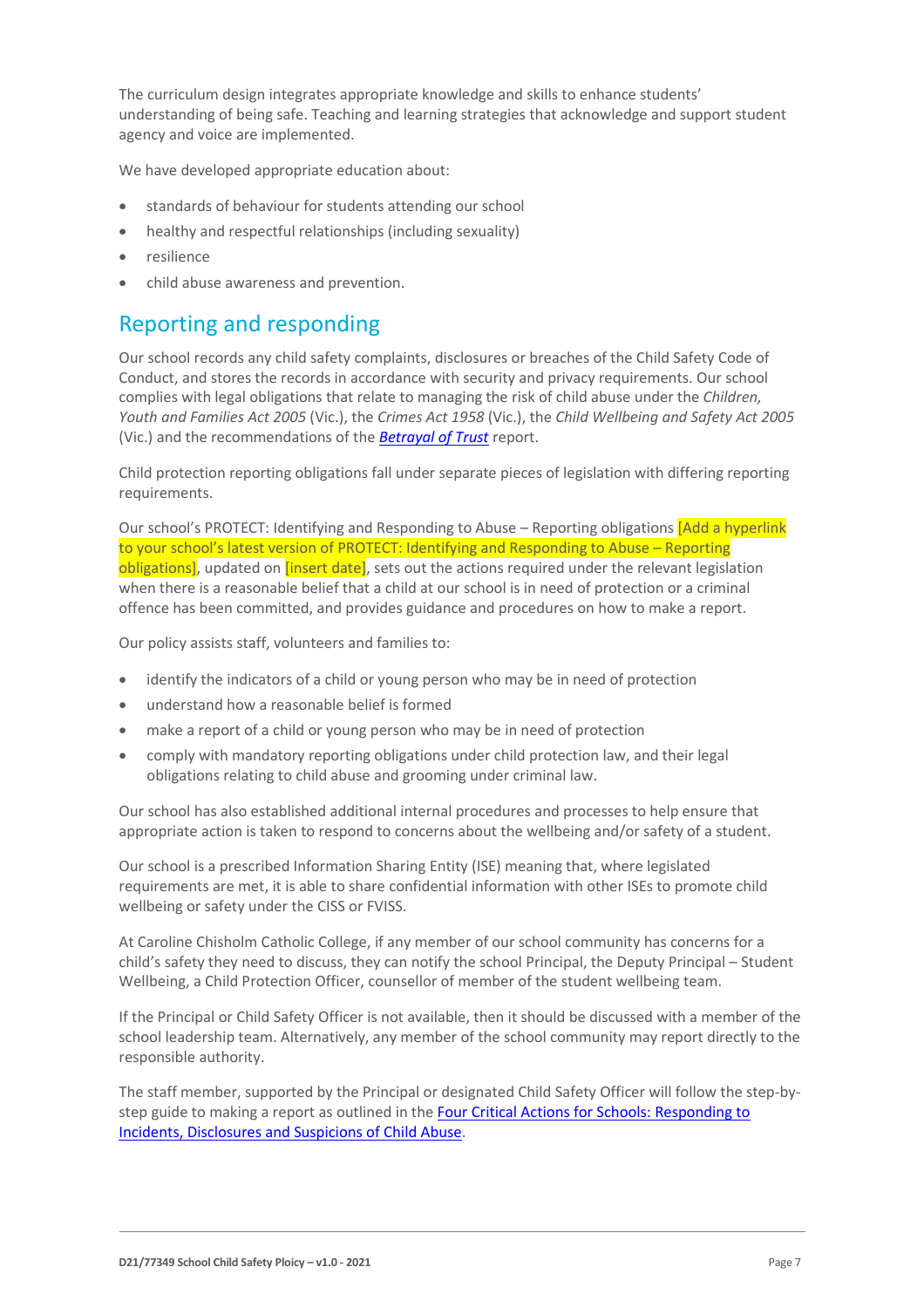# Screening and recruitment of school staff

Caroline Chisholm Catholic College will apply thorough and rigorous screening processes in the recruitment of employees and volunteers involved in child-connected work. Our commitment to child safety and our screening requirements are included in all advertisements for such employee, contractor and volunteer positions, and all applicants are provided with copies of the school's Child Safety Code of Conduct and the Child Safety Policy.

Each job description for staff involved in child-connected work has a clear statement that sets out the requirements, duties and responsibilities regarding child safety for those in that role and the occupant's essential qualifications, experience and attributes in relation to child safety and wellbeing.

When recruiting and selecting employees, contractors and volunteers involved in child-connected work, we make all reasonable efforts to gather, verify and record the following information about any person we propose to engage:

- confirm the applicant's Working with Children Check and National Police Check status and/or professional registration (as relevant)
- obtain proof of personal identity and any professional or other qualifications
- verify the applicant's history of work involving children
- obtain references that address the applicant's suitability for the job and working with children.

We will also ensure that appropriate supervision or support arrangements are in place in relation to the induction of new school staff into the school's policies, codes, practices and procedures governing child safety and child-connected work.

We have procedures and processes for monitoring and assessing the continuing suitability of school staff to work with children, including regular reviews of the status of Working with Children Checks and staff professional registration requirements such as Victorian Institute of Teaching (VIT) registration.

Caroline Chisholm Catholic College implements the following CECV guidelines:

- *Guidelines on the Employment of Staff in Catholic Schools*
- *Guidelines on the Engagement of Volunteers in Catholic Schools*
- *Guidelines on the Engagement of Contractors in Catholic Schools*
- *NDIS/External Providers: Guidelines for Schools*.

### Child safety – education and training for school staff

Caroline Chisholm Catholic College provides employees, volunteers and clergy with regular and appropriate opportunities to develop their knowledge of, openness to and ability to address child safety matters. This includes induction, ongoing training and professional learning to ensure that everyone understands their professional and legal obligations and responsibilities, and the procedures for reporting suspicion of child abuse and neglect.

At least annually, our professional learning and training addresses:

- staff's individual and collective obligations and responsibilities for managing the risk of child abuse
- child abuse risks in the school environment
- our school's current child safety standards.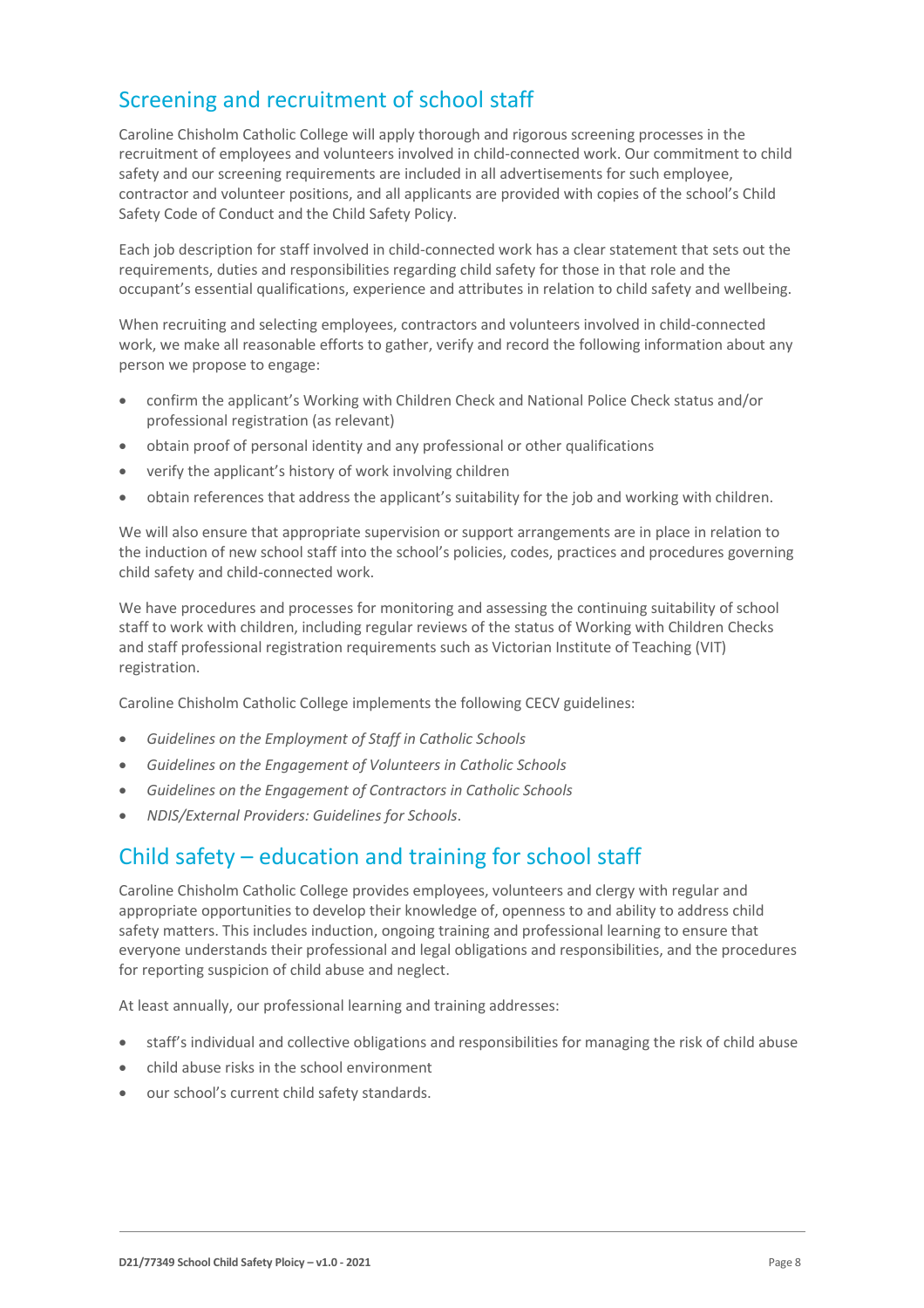### Risk management

At Caroline Chisholm Catholic College, we are committed to proactively and systematically identifying and assessing risks to student safety across our whole school environment, and reducing or eliminating (where possible) all potential sources of harm. We document, implement, monitor and periodically review our risk management strategies for child safety, and ensure that the strategies change as needed and as new risks arise.

### Relevant legislation

- *Children, Youth and Families Act 2005* (Vic.)
- *Child Wellbeing and Safety Act 2005* (Vic.)
- *Working with Children Act 2005* (Vic.)
- *Education and Training Reform Act 2006* (Vic.)
- *Education and Training Reform Regulations 2017* (Vic.)
- *Equal Opportunity Act 2010* (Vic.)
- *Privacy Act 1988* (Cth)
- *Crimes Act 1958* (Vic.) Three new criminal offences have been introduced under this Act:
- 1. [Failure to disclose offence:](https://www.justice.vic.gov.au/safer-communities/protecting-children-and-families/failure-to-disclose-offence#%3A%7E%3Atext%3DIn%202014%2C%20the%20law%20in%20Victoria%20was%20changed%2Coffended%20against%20a%20child%20under%2016%20in%20Victoria) Any adult who forms a reasonable belief that a sexual offence has been committed by an adult against a child under 16 has an obligation to report that information to police. Failure to disclose the information to police is a criminal offence.
- 2. [Failure to protect offence:](https://www.justice.vic.gov.au/safer-communities/protecting-children-and-families/failure-to-protect-a-new-criminal-offence-to#%3A%7E%3Atext%3DFailure%20to%20protect%3A%20a%20new%20criminal%20offence%20to%2Cfrom%20sexual%20abuse%20and%20exposure%20to%20sexual%20offenders) This offence will apply where there is a substantial risk that a child under the age of 16 under the care, supervision or authority of a relevant organisation will become a victim of a sexual offence committed by an adult associated with that organisation. A person in a position of authority in the organisation will commit the offence if they know of the risk of abuse and have the power or responsibility to reduce or remove the risk, but negligently fail to do so.
- 3. [Grooming offence:](https://www.justice.vic.gov.au/safer-communities/protecting-children-and-families/grooming-offence) This offence targets predatory conduct designed to facilitate later sexual activity with a child. Grooming can be conducted in person or online, for example via interaction through social media, web forums and emails.